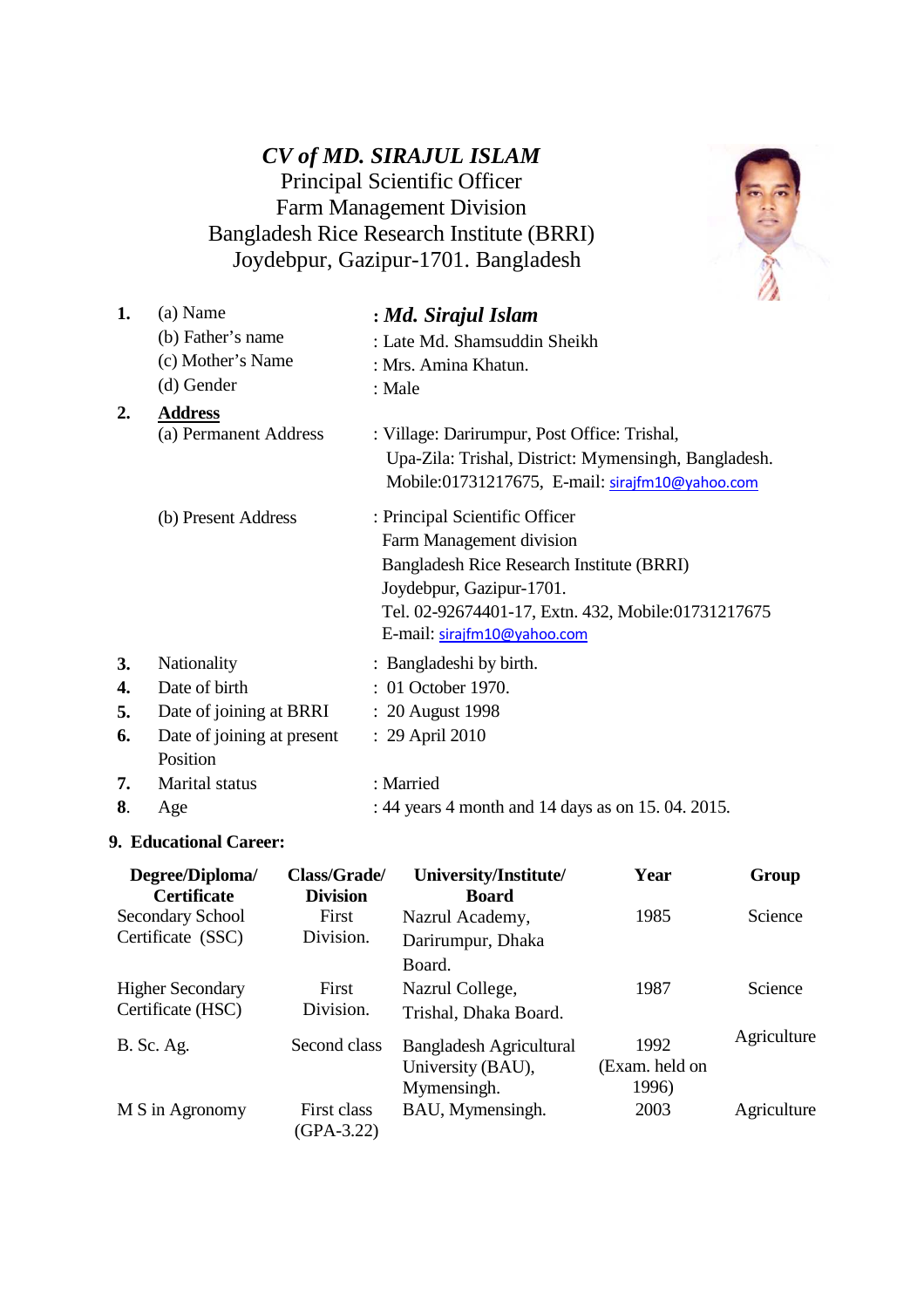### **Course title in education level:**

- **B. Sc. Level:** Agronomy, Horticulture, Soil Science, Crop Botany, Entomology, Plant Pathology,Genetics & Plant Breeding, Agricultural Extension, Biochemistry, Agricultural Chemistry, Organic Chemistry, Physical& Analytical Chemistry, Agril. Statistics, Agricultural Economics, Farm Mechanics, Rural Sociology, Animal Husbandry, Mathmatics-I & II.
- **Masters level:** Environmental Agronomy, Cropland Agro forestry, Advanced Crop Husbandry, Cropping Systems, Crop Yield Processes, Seed Technology, Agricultural Systems, Stress Agronomy, Weed Management, Soil Fertility Mgt. for Crop Prod<sup>n</sup>., Water Mgt. for Crop Prod<sup>n</sup>., Agronomic Research Methodology.

#### **10. Field of Specialization** : **Farm Management Agronomist**

- $\geq$  Professional experience of 16 years as a Farm Management Agronomist at Bangladesh Rice Research Institute holding different positions. Major duties &responsibilities include: (i) Administration, Planning, Programming, Implementing and Executing of research programs, (ii) development a no. of scientific information for rice production and labor management, (iii) monitoring and evaluation of research and other activities and preparation of reports
- $\triangleright$  Providing support to other divisions of the institute on executing of experiment.
- $\geq$  2 years' experience in administration, co-ordination and management of administrative staff at BRRI HQ. & Regional Stations as an additional Charge of Deputy Director (Admin. & CS) of BRRI.

| $(u)$ Local $(u)$ Country,<br>Organization | Year | <b>Duration</b> |                | Name of program                        |
|--------------------------------------------|------|-----------------|----------------|----------------------------------------|
|                                            |      | Months          | Days           |                                        |
| BRRI, Gazipur.                             | 1998 | $\overline{2}$  | $\overline{0}$ | Rice Production, Communication and     |
|                                            |      |                 |                | Office Management.                     |
| BARD, Comilla.                             | 1999 | 3               | 15             | Foundation Training Course for NARS    |
|                                            |      |                 |                | Scientists.                            |
| BRRI, Gazipur.                             | 2001 | $\overline{0}$  | 5              | <b>Breeder Seed Production.</b>        |
| <b>BRRI, Gazipur</b>                       | 2003 | $\mathbf{0}$    | $\overline{2}$ | Hybrid Rice Seed Production.           |
| <b>BARC</b> , Dhaka                        | 2010 | $\overline{0}$  | 5              | Econometric Analysis through Different |
|                                            |      |                 |                | <b>Computer Soft wares</b>             |
| <b>BRRI, Gazipur</b>                       | 2010 | $\overline{0}$  | 3              | <b>Breeder Seed Production and</b>     |
|                                            |      |                 |                | Preservation of Rice                   |
| Cereal Systems Initiative for              | 2010 | $\overline{0}$  | $\overline{4}$ | Workshop on Group Communication,       |
| South Asia(CSISA) & CYMMIT,                |      |                 |                | Mentoring and e-Learning.              |
| Dhaka, Bangladesh                          |      |                 |                |                                        |
| <b>Bangladesh Society of</b>               | 2010 | $\overline{0}$  | $\overline{2}$ | International Conference on Crop       |
| Agronomy(BSA), BARC, Dhaka                 |      |                 |                | Production under Changing Climate in   |
|                                            |      |                 |                | <b>Bangladesh: Agronomic Options</b>   |
| <b>BRRI, Gazipur</b>                       | 2011 | $\overline{0}$  | $\overline{2}$ | GSR-Hybrid Rice Seed Production        |
|                                            |      |                 |                | <b>Training Course</b>                 |
| <b>BIDS</b> , Dhaka                        | 2012 | $\overline{0}$  | $\mathbf{1}$   | Training Workshop on Environmental     |
|                                            |      |                 |                | Impact Assessment for Sustainable Land |
|                                            |      |                 |                | Management                             |

#### **11. Training Received: (a) Local (In Country) :**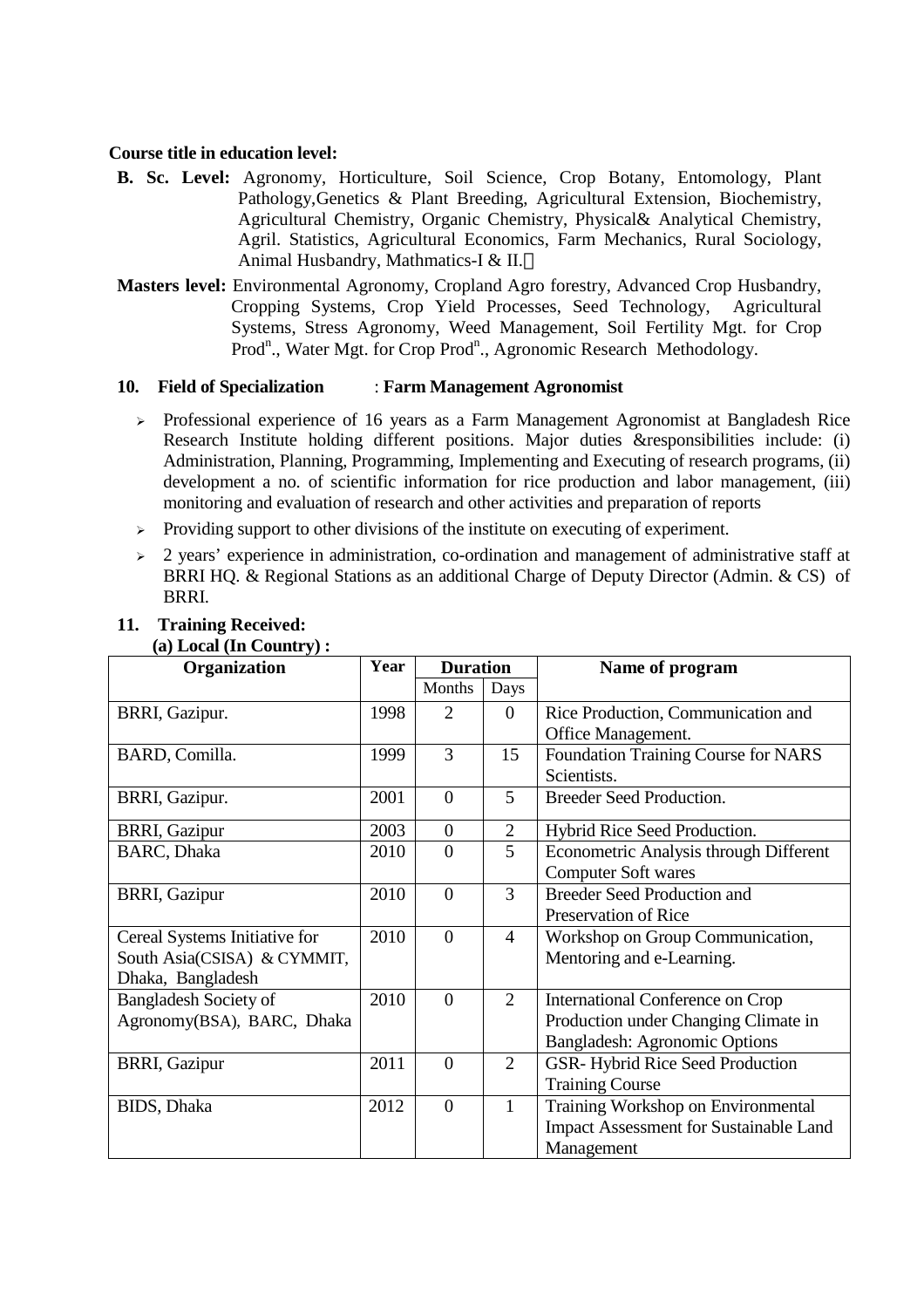| <b>BARC</b> , Dhaka        | 2014 |          |          | Project Development and Management   |
|----------------------------|------|----------|----------|--------------------------------------|
| BARD, Comilla Supported by | 2014 | $\Omega$ | 14       | Administrative & Financial           |
| <b>BARC</b>                |      |          |          | Management                           |
| <b>BARC</b> , Dhaka        | 2014 | $\Omega$ |          | Knowledge and Awareness Building on  |
|                            |      |          |          | <b>Agricultural Policies</b>         |
| <b>BRRI, Gazipur</b>       | 2014 | $\Omega$ | $\gamma$ | Training Workshop on Bangladesh Rice |
|                            |      |          |          | Knowledge Bank                       |

### **(b) Abroad:**

| <b>Country</b>                  | Year | <b>Duration</b> |      | <b>Name of Program</b>                |
|---------------------------------|------|-----------------|------|---------------------------------------|
|                                 |      | Months          | Days |                                       |
| Farming System and Soil         |      |                 |      | Integrated Crop Management in         |
| Resources Institute, UPLB, Los- | 2000 |                 | 12   | <b>Farming Systems</b>                |
| Banos, Philippines.             |      |                 |      |                                       |
| Ministry of Commerce, Yung      |      |                 |      | Seminar on Hybrid Rice for Bangladesh |
| Long ping High-tech Agriculture | 2011 | $\theta$        | 20   |                                       |
| Co. Ltd. Changsha, People's     |      |                 |      |                                       |
| Republic of China               |      |                 |      |                                       |

### **12. Employment Record:**

| Designation          | Name $(s)$ of        | Date of    | Date of      | Nature of duties $\&$        |
|----------------------|----------------------|------------|--------------|------------------------------|
|                      | employing            | joining    | ending       | responsibilities             |
|                      | organization         |            |              |                              |
| Scientific Officer   | Farm Mgt. Divin.     | 20.08.1998 | 15.06.2005   | Research, Administration and |
|                      | <b>BRRI, Gazipur</b> |            |              | Management etc.              |
| Scientific Officer   | <b>BRRI</b> Regional | 16.06.2005 | 13.07.2006   | Research, Administration and |
|                      | Station, Sonagazi,   |            |              | Management etc.              |
|                      | Feni.                |            |              |                              |
| Senior Scientific    | Farm Mgt. Divin.     | 13.07.2006 | 28.04.2010   | Research, Administration and |
| Officer              | BRRI, Gazipur.       |            |              | Management etc.              |
|                      |                      |            |              |                              |
| Principal Scientific | <b>BRRI</b> Regional | 29.04.2010 | 25.08.2010   | Research, Administration,    |
| Officer              | Station, Rajshahi.   |            |              | Coordination and Management  |
|                      |                      |            |              | etc.                         |
| Principal Scientific | <b>BRRI</b> Regional | 26.08.2010 | 14.11.2010   | Research, Administration and |
| Officer & Head       | Station, Rajshahi.   |            |              | Management etc.              |
| Principal Scientific | <b>BRRI, Gazipur</b> | 03.01.2011 | 06.01.2013   | Administration, Coordination |
| Officer & Deputy     |                      |            |              | and Management, etc.         |
| Director (Admin.)    |                      |            |              |                              |
| Additnl. Charge      |                      |            |              |                              |
| Principal Scientific | Farm Mgt. Divin.     | 07.01.2013 | Till to date | Research, Administration and |
| Officer              | <b>BRRI, Gazipur</b> |            |              | Management etc.              |

### **13. Publications (SO to PSO):**

### **(A) Scientific Journals: Full papers (International)**

### **As Co-Author** (**05**)

1 Khatun, A., Rashid, M.H., Mollah M.I.U., Khan, A.H., **Islam, M. S.** and Elahi, N.E. 2001. Performance of rabi crops intercropping with wheat at different planting geometry. Online J. Biol. Sci. 1(11): 1103-1105.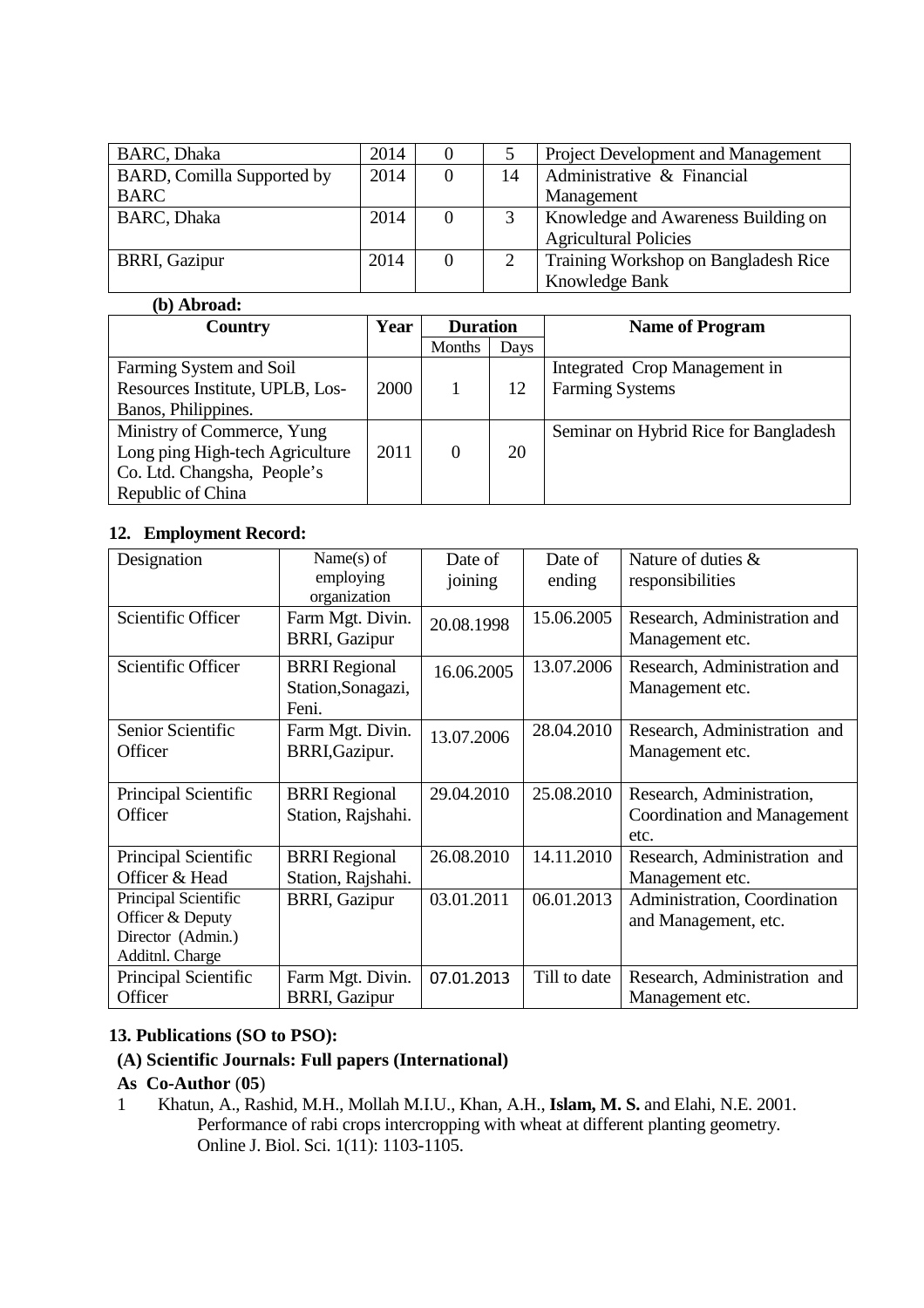- 2 Hossain, M. M., Shahjahan, M., Prodhan, A.K.M.A, **Islam, M. S**. and Begum, M.A. 2002. Study of anatomical characters in relation to resistance against brinjal shoot and fruit borer. Pakistan J. Biol. Sci. 5(6): 672-678.
- 3 Khatun, A., Mollah, M.I.U, Rashid, M.H., **Islam, M. S.** and Khan, A. H. 2002. Seasonal effect of seedling age on the yield of rice. Pakistan J. Biol. Sci. 5(1): 40-42.
- 4 Islam, M.F., Karim, S. M.R., Haque, S.M.A., **Islam, M. S**. and Islam, M.S**.** 2003. Effect of population of density of *Echinochloa crusgalli* and *Echinochloa colonum*on rice*.* Pakistan J. Agron. 2(3): 120-125.
- 5 Halder, K.P., Satter, S.M.A., **Isalm, M. S.** and Chowdhury, M.J.U. 2003. Effect of planting dates on phenological events of transplanted aman rice. Pakistan J. Agron. 3(2): 90-93.

#### **Full papers (National):**

### **As Principal Author** (**07**)

- 1 **Islam, M.S.,**Bhuiyan, A.K. M., and Chowdhury, M.J.U. 2003. Effect of younger seedlings and planting density on the growth and yield of rice planted in system of rice intensification (SRI) method. Bangladesh J. Agril. Sci. 31(1): 105-110.
- 2 **M S Islam**, K P Halder and M J U C Chowdhury. 2008. Effect of Crop Establishment Methods and Variety on the Yield of Rice in the Irrigated Ecosystem. Intl. J. BioRes. 4(3): 31-35.
- 3 **M S Islam**, K P Halder, M J U Chowdhury, and A Khatun. 2008. Effect of Different Spacing on the Yield under System of Rice Intensification (SRI) Technique in T. Aman Season. Intl. J. BioRes. 4(4): 116-121.
- 4 **M S Islam**, K P Halder, M J U Chowdhury and M A B Siddique. 2008. Labor Use Efficiency and Profitability of Irrigated Rice as Affected by Spacing and Method of Weed Control. Intl. J. BioRes. 4(5): 31-35.
- 5 **M S Islam**, K P Halder, M J U Chowdhury and M A B Siddique. 2008. Productivity and Profitability of rice cultivation by direct seeding with different seed rates and transplanting with different spacing. Intl. J. BioRes. 4(5): 31-35.
- 6 **M S Islam**, MAR Sarkar, K P Halder, M H Kabir and M T Islam. 2009. Yield and yield components of Rice as affected by spacing, seedling age and seedling density under modified system of Rice Intensification. Eco-friendly Agril. J. 2(11): 940-945.
- 7 **M S Islam**, MAR Sarkar, K P Halder, A AMamun and M S Islam. 2008. Effect of Seedling Age and Density on Labour Requirement and Growth and Yield of BRRI dhan29 under Modified SRI Practice. Eco-friendly Agril. J. 1(5): 243-247.

#### **As Co-Author (13)**

- 1 Chowdhury, M. J.U., Bhuiyan, M. K.A., **Islam, M. S**. and Wadud, M.A. 2003. Effect of planting method and types of laborers on the productivity of rice and labor utilization. Bangladesh J. Agric. Sci. Vol. 1(1): 59-64.
- 2 Rashid, M.H., M. S. Hossain and **Islam, M. S**. 2003. Production potential and profitability of cropping patterns in a village of Comilla district. Bangladesh J. Extn. Edn. Vol. 15 (1 & 2): 15-22.
- 3 Salam, M.A., Sarkar, M.A.R., **Islam, M. S.** and M.M. kamal. 2003. Mixed cropping of aus rice with sesame under different seedling ratios and nitrogen rates. Bangladesh J. Agril. Sci. Vol. 31(1): 97-104.
- 4 Islam, A., A., J. M. S. Karim, H. M. Khaled, **Islam, M. S.** and M. A. MazidMiah. 2004. **A**rsenic sorption characteristics of four calcareous soils of Bangladesh. Bangladesh J. Sci. Foundation. 1(2): 81-85.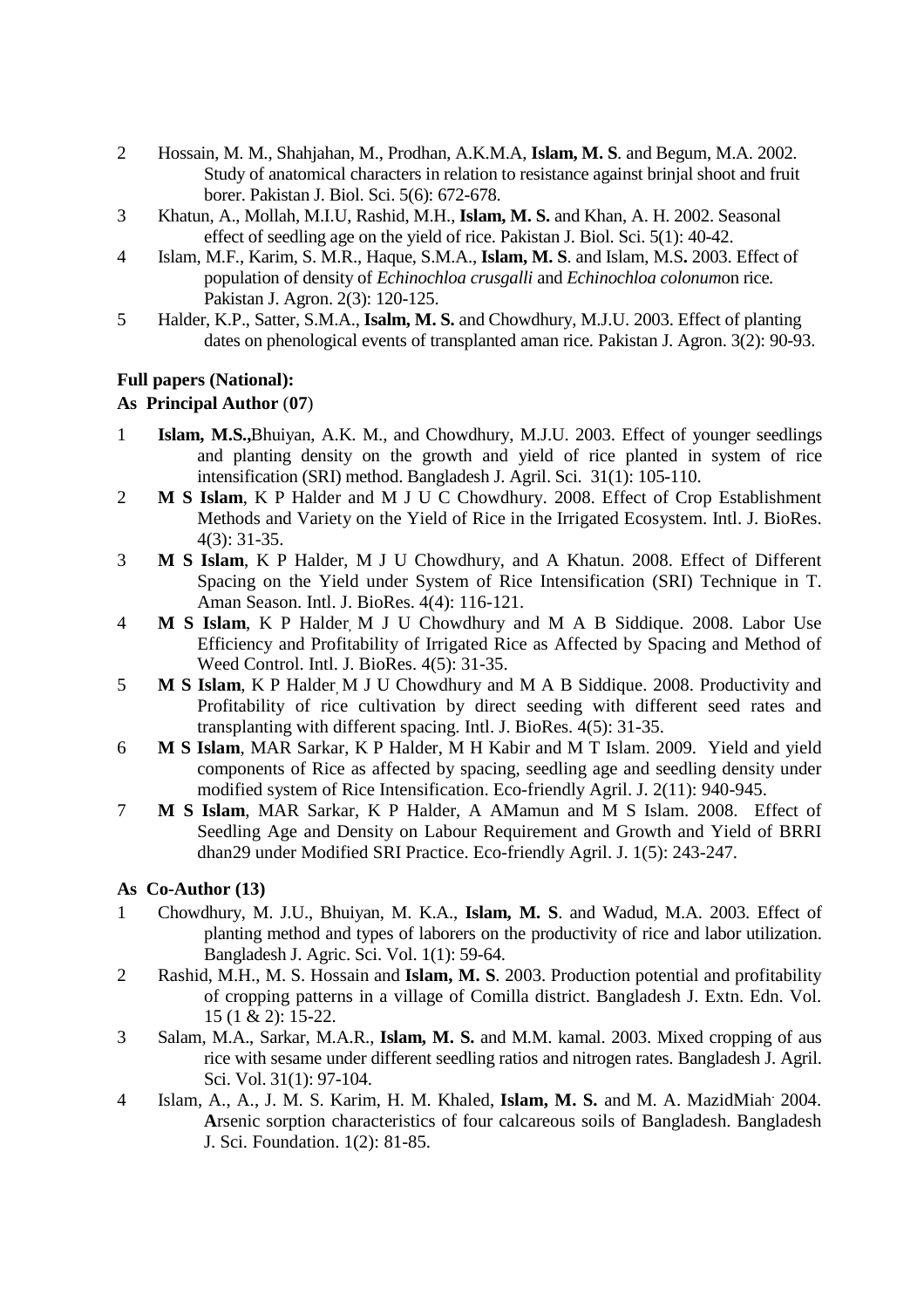- 5 Halder, K.P., Burrage, S.W. and **Islam, M. S.** 2004. Effect of drought stress and nutrient solution electrical conductivity (EC) on dry matter partitioning of rice plants. J. Bangladesh Agril. Univ. 2(2): 221-224.
- 6 Kabir, M. H.,N. Ferdous, M.F. Islam, **Islam, M. S.** and A. Khatun. 2004. Participatory Evaluation of an advanced line with Check Varieties of T. Aman Rice.J. Sci. Foundation. 2(1): 55-58.
- 7 M A B Siddique, M S Kabir, **M S Islam** and F Yeasmin. 2008. Structure and performance of rice mills in some selected areas of Bangladesh. Intl. J. BioRes. 4(4): 46-51.
- 8 M. F Islam, M.A R. Sarkar, **M. S**. **Islam**,S. Parveenand H R Mukul. 2008. Integrated Weed Management in Direct Wet Seeded Rice Using Drum-Seeder. Intl. J. BioRes. 5(4): 1- 4.
- 9 Mamun, M A A, M J U Chowdhury, K P Halder and **M S Islam**. 2008. Labor Requirement and Benefits of Rice Cultivation due to Weeding Methods and Spacing. Eco-friendly Agril. J. 1(4): 208-210.
- 10 Islam, M. T. and **M. S**. **Islam.** 2010. Effect of drought on T. Aman Rice Cultivation. J. of Agril. Engineering. IEB. 38(3): 89-92.
- 11 A B M ZiaurRahman, **M. S**. **Islam**, M S Islam, A K Paul, M A Haque and M S Pervin. 2010. Effect os seedling age and number of seedlings on yield and yield components of rice. Intl. J. BioRes. 11(4): 8-11.
- 12 M S Islam, M E Harun, M G K Bhuiyan and **M S Islam.** 2008. Rice Varietal Marketing Scenario at Trading Level at Some Selected Sites of Bangladesh. Eco-friendly Agril. J. 1(5): 248-253.
- 13 Siddique,.M. A. B., M.M. Rahman and **M. S. Islam** (2008)**.** Estimation of marketable and marketed surplus of rice in some selected areas of Bangladesh. Bangladesh Rice J. 14 (1& 2):

#### **(B) Books/Monographs/Bulletins**

### **Bulletins: As Co-Author**

- 1. M.J.U. Chowdhury, K.P.Halderand **M. S. Islam.** 2003. Bulletin about Activities of Farm Management Division. BRRI, Gazipur. 06 January, 2003.
- 2. Karmakar B., M. A. Ali, T. H. Ansari,**M.S. Islam**and T. A. Aditya. 2012. *KharaSahisnu BRRI dhan56 abongerUtpadon Projukti.*2012. Publication no. 192. BRRI R/S, Shampur, Rajshahi-6212.

#### **(C) Seminar/Workshop/Symposium proceedings: As Co-Author**

1. Chowdhury, M.J.U., **M.S. Islam** and K.P. Halder. 2005. Farm management status and its impact on crop production and yield gap between research organization and farmer's field of Bangladesh. Paper presented in the  $8<sup>th</sup>$  Biennial Agronomy Convention, Bangladesh Soc. Argon., held on 26 May 2005, Shere-E-Bangla Agril. University, Shere-E- Bangla Nagar, Dhaka. Bangladesh. pp.101-106.

#### (D) **Reports: As Co-Author**

1. Howlader, S.H., Mridha, M.A.J., Roy, B.C., **Islam, M. S**., Kabir, H.M. Zakaria, M. and Seema, F.J. 2000. Stakeholder Analysis Report on Bhanga, Faridpur. *In*: An initial prioritization of rice production issue within the context of the livelihoods of resource poor farm households. Published by International Rice Research Institute (IRRI), Manila, Philippines and Bangladesh Rice Research Institute (BRRI), Gazipur, Bangladesh. Pp. 1-26.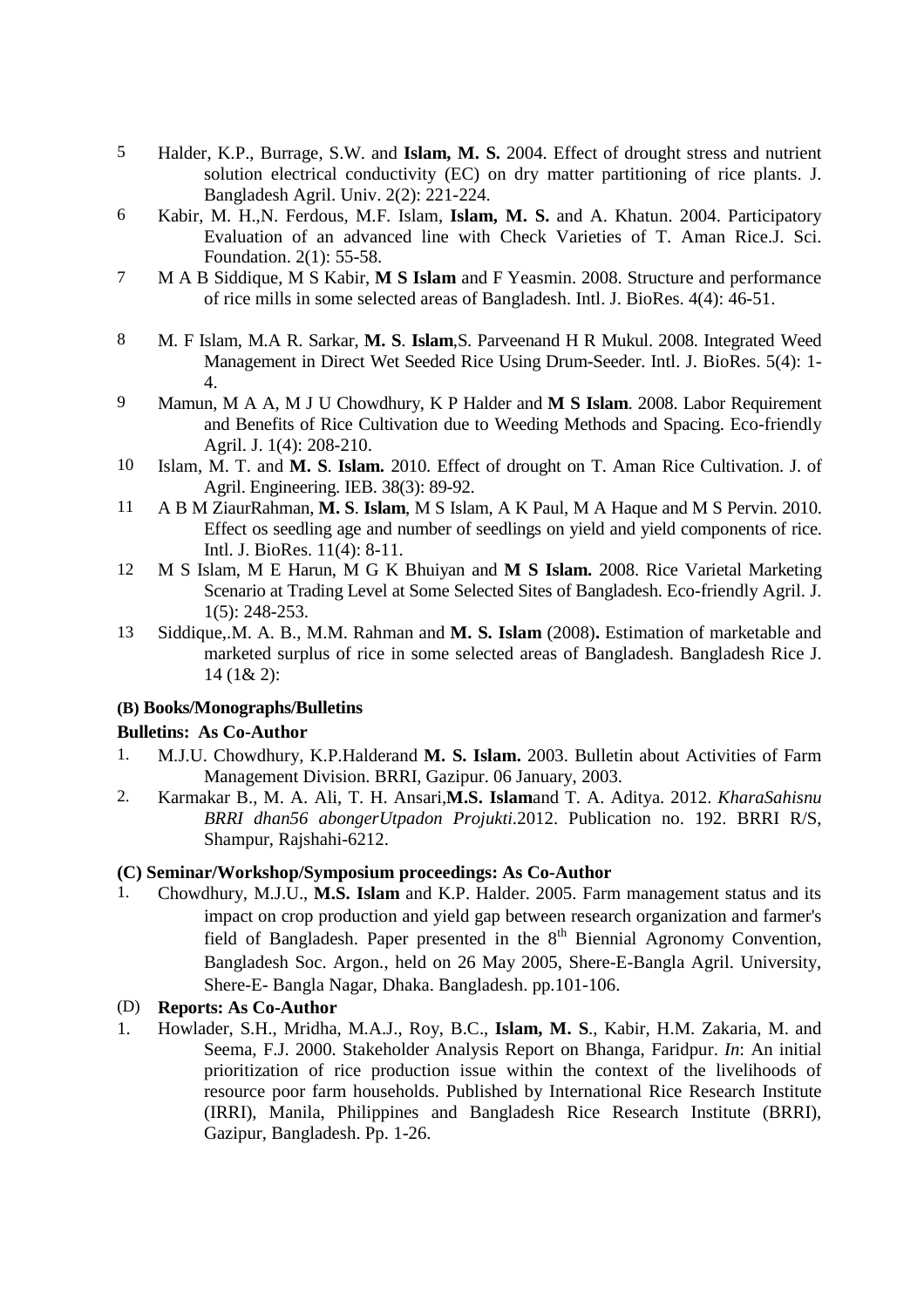#### **(E) Popular article: As Principal Author**

- 1 **Islam, M. S.** and M.J.U. Chowdhury.2004. *DhanerShis Kata Ledapoka Daman. KrishiKhatha Page. The Daily Jhugantor* published on 12.02. 2004. Dhaka. p. 17.
- 2 **Islam, M. S.,** Halder, K.P. and Chowdhury, M.J.U. 2004. *Poverty and its relationship with Environment*. The Observer Magazine, The Daily Observer. 9 July 2004. p. 21

 **(F) Thesis (M. S***.***) :**

 **Title**: *"Performance of Boro Rice under Modified System of Rice Intensification"*

### **14. Experiences:**

- **(a)** Year of service at **Head Quarter as SO –PSO: 14** year s **9** months
- **(b)** Year of service at **out-station as SO and PSO: 1** year and **27** days (**BRRI R/ S.Sonagazi,**

### **Feni**) & **8** months **(BRRI R/S, Rajshahi)**

### **15. Research activities:**

- (a) No. of technology Developed: 12 (Twelve)
- (b) No. of patent developed: None
- (c) No. of Research Programme Developed: 30 (Thirty)
- (d) No. of Research Programme Supervised: 30 (Thirty)
- (e) No. of Research Programme Executed : 30 (Twenty)

#### **List of Research Programs(s): Developed, Supervised and Executed under different projects (a) Labor Management**

- i) Study the efficiency of different types of laborers for different operations of rice cultivation at the BRRI Farm.
- ii) Monitoring the availability, types and wage rate of laborers in different locations of Gazipur area.
- iii) Study the gender issue and labor efficiency for profitability of rice cultivation.
- iv) Survey the existing labor wage rate at different places around BRRI Regional stations.
- v) Study the efficiency of BRRI laborers and contractor's laborers for different methods of rice weed control.
- vi) Comparison among direct seeding, drum seeding and transplanting method for rice growth, performances and labor utilization.
- vii) Survey and existing farm management practices for rice cultivation in farmer's field around BRRI stations.
- viii)Study the effect of demographic background and age of laborers at BRRI on rice cultivation.
- ix) Wider spacing and manipulation of younger seedlings per hill as a management practice on the labor requirements and yield of rice.
- x) Profitability and labor efficiency for rice cultivation as affected by spacing and method of weed control
- xi) Sources of N application and methods of weed control in respect to labor utilization for rice cultivation
- xii) Development of data base on laborers in different locations at Joydebpur area.
- xiii)Study the labor utilization trend at BRRI farm.
- xiv)Survey the management problems of rice cultivation in the farmer's field.
- xv) Study the efficiency of BRRI laborers and contractor's laborers for different methods of weed control.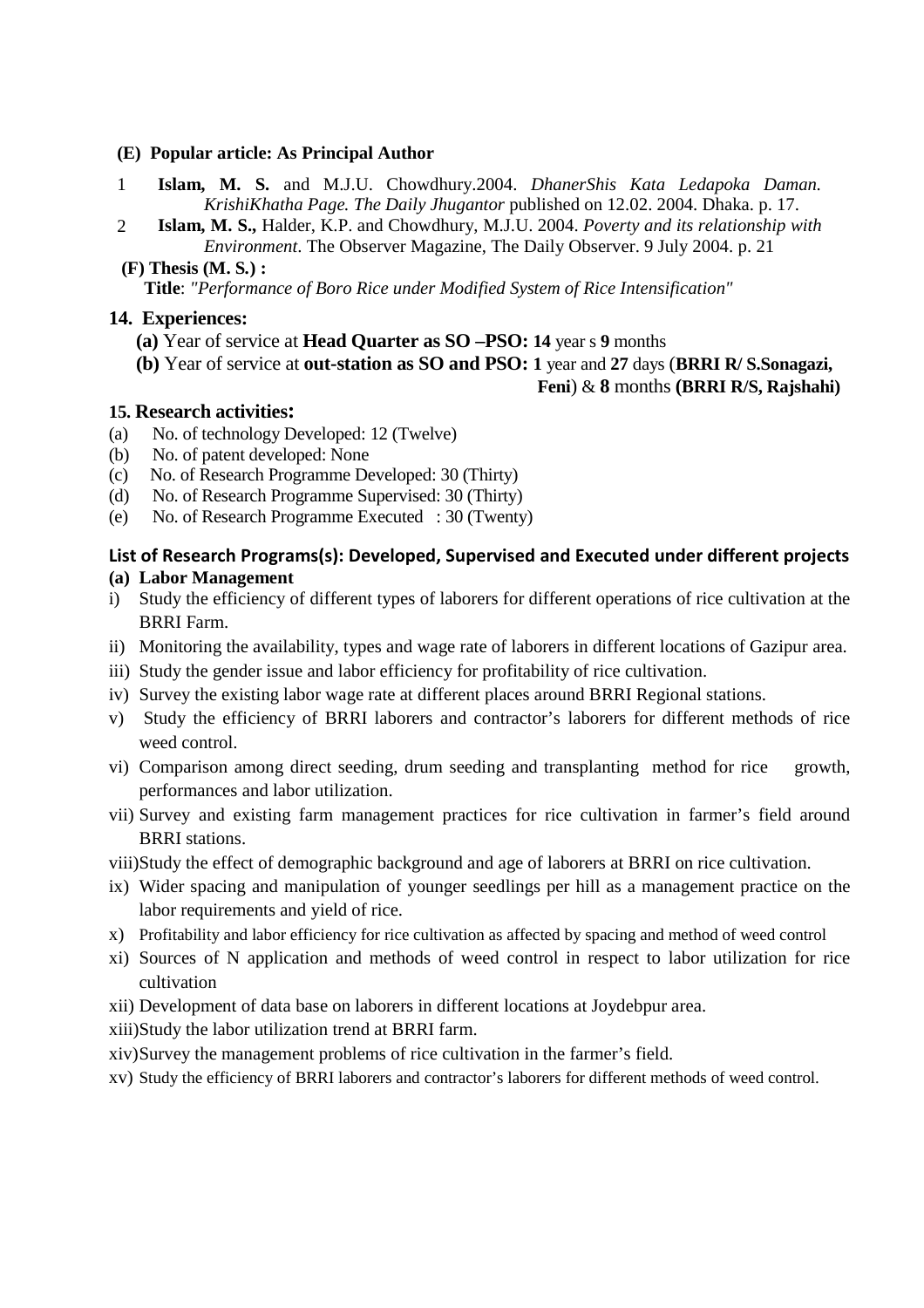### **(b) Rice production Management**

- i) Study the effect of planting techniques on the growth, yield and labor utilization for rice cultivation.
- ii) Study the effect of land preparation with different implements on the growth and yield of rice.
- iii) Effect of higher spacing and younger seedlings on the growth and yield contributing characters of rice.
- iv) Effect of tillage operations on the growth and yield of rice under wet land condition.
- v) Algae control in the rice field by management practices and its effects on the yield and yield contributing characters of rice.
- vi) USG application as a source of nitrogen for rice cultivation in large plots.
- vii) Study the effect of looping on the lodging, yield and labor utilization for rice cultivation.
- viii) Effect of sowing technique on the growth and yield of rice for dry and wet land preparation.
- ix) Performance of HYV rice under irrigated and rainfed condition as affected by land preparation with different implements.
- x) Drought stress and application of different rates of nutrient at different growth phases of rice.
- xi) Effect of wider spacing and date of planting with tender aged seedlings (SRI method) on labor requirements and yield of rice.
- xii) Socio-economic study on the performance of direct wet-seeded rice using drum seeder in Bangladesh
- xiii) Performance of BRRI dhan29 under system of rice intensification.
- xiv) Cost and return of HYV rice cultivation in research farm at different seasons.
- xv) Effect of planting time on the yield and yield attributes of T. Aman rice
- xvi) Effect of foliar spray of MOP and elemental S for spot free seed production.
- xvii) Study the existing farm management practices for rice cultivation in farmer's field around BRRI stations.
- xviii) Comparative study of BRRI dhan41 and Rajasail (local Aman) under direct wet seeding method.
- xix) Effect of rice straw mulching and irrigation on the yield of tomato, garlic and chilli at the charland of coastal area of Bangladesh.
- xx) Evaluation of winter leafy vegetables at the coastal charland of coastal of BRRI farm, Sonagazi.

### **(c) Weed Management**

- i) Effect of ploughing and weeding methods on the labor utilization, growth and yield of rice.
- ii) Effect of manual and mechanical weeding on the growth and yield of rice.
- iii) Profitability and labor efficiency of rice as affected by spacing and method of control.
- iv) Study the effect of degree of land preparation on the growth of weeds at rice field.
- v) Effect of planting technique and weeding duration on labor requirements and yield of rice.
- vi) Study the efficiency of BRRI laborers and contractors laborers for different methods of weed control

### **(d) Cost of cultivation**

- i) Determination of cost of land preparation by different tillage implements.
- ii) Cost and return of HYV rice cultivation in research farm at different seasons.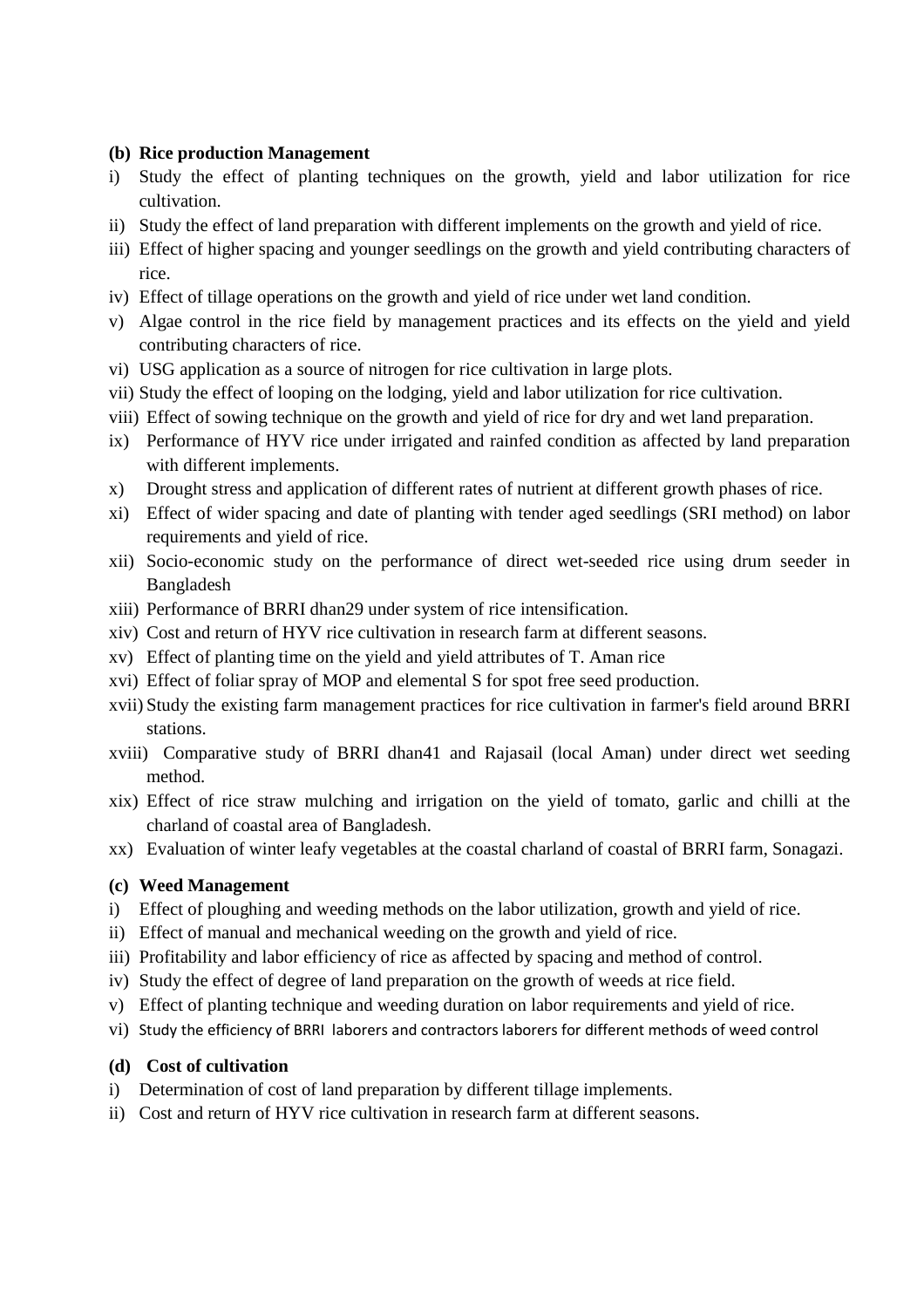### **(e) Growing Green Manuring Crops**

- i) Produce Dhaincha and Sunhemp for land development.
- ii) Produce Kheshari and Chickpea for land deployment.

### **(f) Rice Post harvest management practices**

i) Study the efficiency of laborers and suitability of different rice thresher.

## **(g) Seed production**

- i) Seed (TLS) production of BRRI rice varieties in different seasons.
- ii) Breeder seed production of various varieties in different seasons.
- iii) Production of different crops in the BRRI farm depending on availability of land and other facilities.

### **16. Management of Research Station/Division/Program(s):**

| Name of Research Station/Division/ Program(s) managed                                                                                                                        | <b>Present</b><br>status | <b>Remarks</b>                             |
|------------------------------------------------------------------------------------------------------------------------------------------------------------------------------|--------------------------|--------------------------------------------|
| Management of BRRI R/S, Rajshahi as a Head (In-Charge)<br>from 26 August 2010 to $14$ November 2010.                                                                         |                          | Administration, research<br>and management |
| ii) Research / Coordination or cooperation for labor management<br>and mass production of rice seed at HQ and Regional Station                                               | Continued                | Research and<br>management                 |
| Sonagazi & Rajshahi.<br>iii) Monitoring laborer wage rate around Regional Stations of<br>BRRI & HQ.                                                                          | Continued                | Research and<br>management                 |
| (iv) Supervision and management of the mass production of rice<br>seed (truthful level) by BRRI and contractor's laborers at HQ<br>and Sonagazi & Rajshahi Regional Station. | Continued                | Research and<br>management                 |
| v) Supervision and management of BRRI laborers                                                                                                                               | Continued                | Research and<br>management                 |

### **17. Monitoring and Evaluation:**

| How many programs were                | <b>Monitoring/Evaluation</b>    | <b>Remarks</b>                |
|---------------------------------------|---------------------------------|-------------------------------|
| <b>Monitoring/Evaluated</b>           | <b>Report</b>                   |                               |
| i) Monitored the labor's wages        | Submitted to the authority/     | Continued. Used for planning  |
| around the BRRI Stations throughout   | published in the different      | and policymaking.             |
| the year from 1998 (about 75 spots    | reports of BRRI.                |                               |
| have been monitored).                 |                                 |                               |
| ii) Monitored and evaluated the       | Submitted to the authority      | Continued. Used for planning  |
| laborer's works for recruiting as     | and helped in decision          | and policymaking.             |
| efficient labor.                      | making.                         |                               |
| iii) Mass Production of Rice seed     | <b>Published in BRRI Annual</b> | Continued. Helping for        |
| (truthful level) of BRRI varieties at | and Internal Review             | dissemination and             |
| HQ and Sonagazi Regional Station.     | Report.                         | popularizing of BRRI          |
|                                       |                                 | varieties to the end users.   |
| iv) Monitored the SPDP (Seed          | Submitted to the authority/     | Helping for dissemination and |
| production and dissemination          | published in the different      | transfer of BRRI varieties to |
| program) at different districts of    | reports of BRRI.                | the end users.                |
| Bangladesh with DAE.                  |                                 |                               |
|                                       |                                 |                               |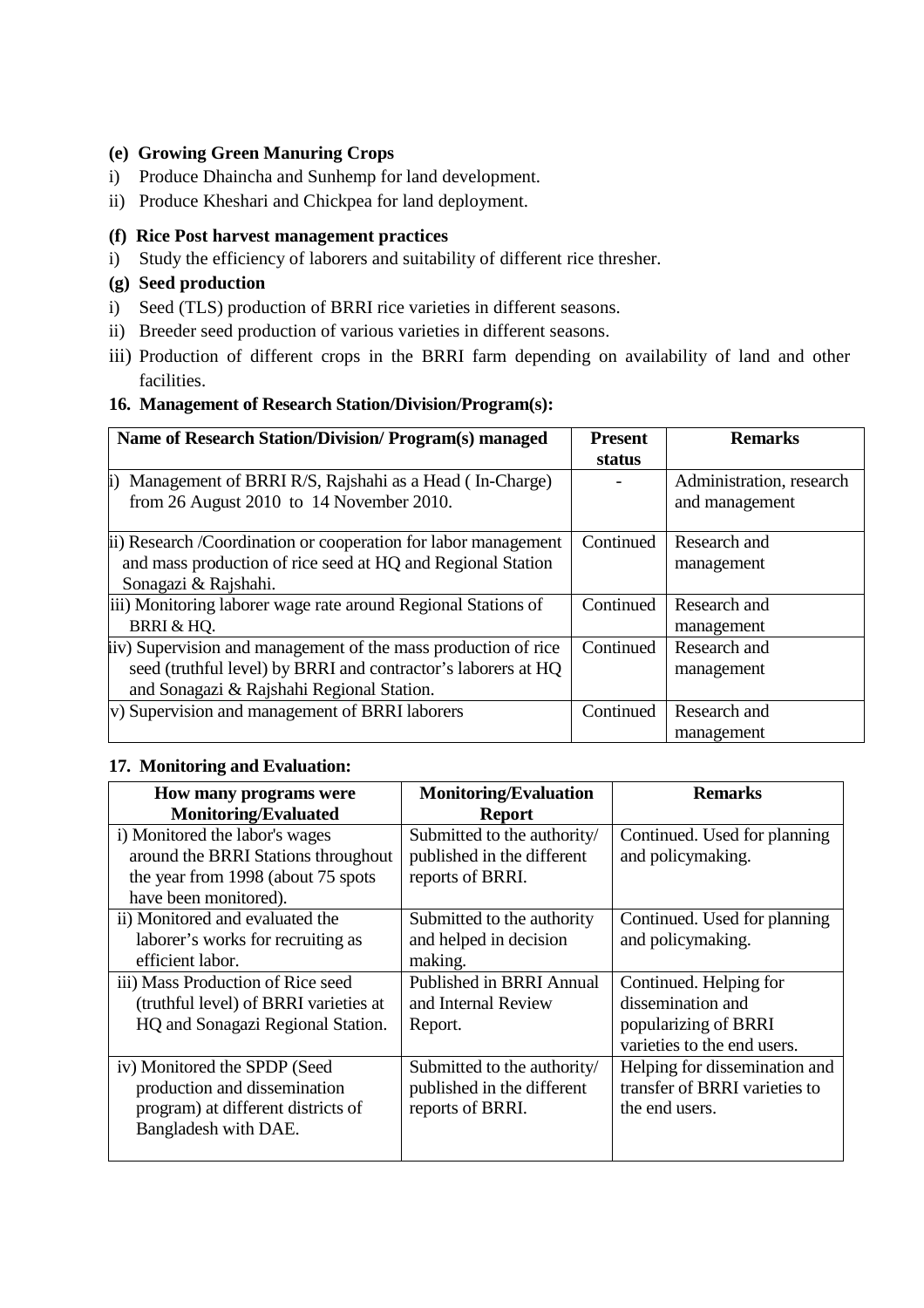| v) Survey and monitored the disease                   |                            | Submitted to the authority $\int$ Used for planning and uptake |
|-------------------------------------------------------|----------------------------|----------------------------------------------------------------|
| and insect infestation of T. aman                     | published in the different | of research program for better                                 |
| rice at BRRI-Sonagazi R/S and Feni   reports of BRRI. |                            | mgt. and production of rice.                                   |
| district.                                             |                            |                                                                |

## **18. Preparation of Technology Transfer Modules**

Visited field with BRRI scientists, extension people and farmers to see the performance of farming system research, BRRI advance lines, direct seeded rice using drum seeder, SPDP program at different districts and exchanged views and ideas with each other about the BRRI technologies. However, the technology transferring systems where I involved are summarized below:

| (i) Participated technology<br>growers/<br>Farmers/related persons<br>Rice<br>development process of BRRI.<br>adopted the technologies.<br>persons would be benefited.<br>ii) Research results on management and<br>Farmers, scientists,<br>Rice growers/related<br>research findings published in the<br>academicians and related<br>persons/academicians/<br>Scientific Journals.<br>researchers can be benefited.<br>persons can use this<br>information.<br>iii) Popular articles<br>Farmers/related persons can<br>Rice growers/related<br>use this techniques/findings.<br>persons are being benefited.<br>Rice growers/ related<br>iv) Worked for different<br>Farmers/related persons<br>committee/meeting of the technology<br>adopted the technologies.<br>persons would be benefited.<br>development and transfer systems of<br>BRRI.<br>v) Personal communications<br>Rice growers/related<br>Farmers/related persons<br>adopted the technologies.<br>persons would be benefited.<br>vi) Attended the different divisional<br>Farmers/related persons<br>Rice growers and related<br>adopted the technology.<br>persons are being benefited.<br>programs building meeting of BRRI,<br>Farmers day, demonstration etc.<br>Vii) Personal communication with the<br>Farmers, scientists,<br>Farmers, Scientists | <b>Technology transfer systems</b> | <b>Adoption Status</b>         | <b>Remarks</b>  |
|--------------------------------------------------------------------------------------------------------------------------------------------------------------------------------------------------------------------------------------------------------------------------------------------------------------------------------------------------------------------------------------------------------------------------------------------------------------------------------------------------------------------------------------------------------------------------------------------------------------------------------------------------------------------------------------------------------------------------------------------------------------------------------------------------------------------------------------------------------------------------------------------------------------------------------------------------------------------------------------------------------------------------------------------------------------------------------------------------------------------------------------------------------------------------------------------------------------------------------------------------------------------------------------------------------------------------|------------------------------------|--------------------------------|-----------------|
|                                                                                                                                                                                                                                                                                                                                                                                                                                                                                                                                                                                                                                                                                                                                                                                                                                                                                                                                                                                                                                                                                                                                                                                                                                                                                                                          |                                    |                                | related         |
|                                                                                                                                                                                                                                                                                                                                                                                                                                                                                                                                                                                                                                                                                                                                                                                                                                                                                                                                                                                                                                                                                                                                                                                                                                                                                                                          |                                    |                                |                 |
|                                                                                                                                                                                                                                                                                                                                                                                                                                                                                                                                                                                                                                                                                                                                                                                                                                                                                                                                                                                                                                                                                                                                                                                                                                                                                                                          |                                    |                                |                 |
|                                                                                                                                                                                                                                                                                                                                                                                                                                                                                                                                                                                                                                                                                                                                                                                                                                                                                                                                                                                                                                                                                                                                                                                                                                                                                                                          |                                    |                                |                 |
|                                                                                                                                                                                                                                                                                                                                                                                                                                                                                                                                                                                                                                                                                                                                                                                                                                                                                                                                                                                                                                                                                                                                                                                                                                                                                                                          |                                    |                                |                 |
|                                                                                                                                                                                                                                                                                                                                                                                                                                                                                                                                                                                                                                                                                                                                                                                                                                                                                                                                                                                                                                                                                                                                                                                                                                                                                                                          |                                    |                                |                 |
|                                                                                                                                                                                                                                                                                                                                                                                                                                                                                                                                                                                                                                                                                                                                                                                                                                                                                                                                                                                                                                                                                                                                                                                                                                                                                                                          |                                    |                                |                 |
|                                                                                                                                                                                                                                                                                                                                                                                                                                                                                                                                                                                                                                                                                                                                                                                                                                                                                                                                                                                                                                                                                                                                                                                                                                                                                                                          |                                    |                                |                 |
|                                                                                                                                                                                                                                                                                                                                                                                                                                                                                                                                                                                                                                                                                                                                                                                                                                                                                                                                                                                                                                                                                                                                                                                                                                                                                                                          |                                    |                                |                 |
|                                                                                                                                                                                                                                                                                                                                                                                                                                                                                                                                                                                                                                                                                                                                                                                                                                                                                                                                                                                                                                                                                                                                                                                                                                                                                                                          |                                    |                                |                 |
|                                                                                                                                                                                                                                                                                                                                                                                                                                                                                                                                                                                                                                                                                                                                                                                                                                                                                                                                                                                                                                                                                                                                                                                                                                                                                                                          |                                    |                                |                 |
|                                                                                                                                                                                                                                                                                                                                                                                                                                                                                                                                                                                                                                                                                                                                                                                                                                                                                                                                                                                                                                                                                                                                                                                                                                                                                                                          |                                    |                                |                 |
|                                                                                                                                                                                                                                                                                                                                                                                                                                                                                                                                                                                                                                                                                                                                                                                                                                                                                                                                                                                                                                                                                                                                                                                                                                                                                                                          |                                    |                                |                 |
|                                                                                                                                                                                                                                                                                                                                                                                                                                                                                                                                                                                                                                                                                                                                                                                                                                                                                                                                                                                                                                                                                                                                                                                                                                                                                                                          |                                    |                                |                 |
|                                                                                                                                                                                                                                                                                                                                                                                                                                                                                                                                                                                                                                                                                                                                                                                                                                                                                                                                                                                                                                                                                                                                                                                                                                                                                                                          |                                    |                                |                 |
|                                                                                                                                                                                                                                                                                                                                                                                                                                                                                                                                                                                                                                                                                                                                                                                                                                                                                                                                                                                                                                                                                                                                                                                                                                                                                                                          |                                    |                                |                 |
|                                                                                                                                                                                                                                                                                                                                                                                                                                                                                                                                                                                                                                                                                                                                                                                                                                                                                                                                                                                                                                                                                                                                                                                                                                                                                                                          |                                    |                                |                 |
|                                                                                                                                                                                                                                                                                                                                                                                                                                                                                                                                                                                                                                                                                                                                                                                                                                                                                                                                                                                                                                                                                                                                                                                                                                                                                                                          |                                    |                                |                 |
|                                                                                                                                                                                                                                                                                                                                                                                                                                                                                                                                                                                                                                                                                                                                                                                                                                                                                                                                                                                                                                                                                                                                                                                                                                                                                                                          | farmers, related persons,          | researchers and educationists. | Researches, and |
| educationists.<br>academician, research                                                                                                                                                                                                                                                                                                                                                                                                                                                                                                                                                                                                                                                                                                                                                                                                                                                                                                                                                                                                                                                                                                                                                                                                                                                                                  |                                    |                                |                 |
| organization, extension peoples                                                                                                                                                                                                                                                                                                                                                                                                                                                                                                                                                                                                                                                                                                                                                                                                                                                                                                                                                                                                                                                                                                                                                                                                                                                                                          |                                    |                                |                 |
| etc.                                                                                                                                                                                                                                                                                                                                                                                                                                                                                                                                                                                                                                                                                                                                                                                                                                                                                                                                                                                                                                                                                                                                                                                                                                                                                                                     |                                    |                                |                 |
| viii) Offered courses and take classes of<br>Farmers, scientists<br>Farmers, scientists,                                                                                                                                                                                                                                                                                                                                                                                                                                                                                                                                                                                                                                                                                                                                                                                                                                                                                                                                                                                                                                                                                                                                                                                                                                 |                                    |                                |                 |
| researches, educationists,<br>training courses at BRRI<br>researchers, educationists,                                                                                                                                                                                                                                                                                                                                                                                                                                                                                                                                                                                                                                                                                                                                                                                                                                                                                                                                                                                                                                                                                                                                                                                                                                    |                                    |                                |                 |
| extension workers used the<br>and extension workers.                                                                                                                                                                                                                                                                                                                                                                                                                                                                                                                                                                                                                                                                                                                                                                                                                                                                                                                                                                                                                                                                                                                                                                                                                                                                     |                                    |                                |                 |
| disseminated technologies.                                                                                                                                                                                                                                                                                                                                                                                                                                                                                                                                                                                                                                                                                                                                                                                                                                                                                                                                                                                                                                                                                                                                                                                                                                                                                               |                                    |                                |                 |
| Mass people of the locality<br>ix) Actively participated in the tree<br>These can help for the<br>aware of the                                                                                                                                                                                                                                                                                                                                                                                                                                                                                                                                                                                                                                                                                                                                                                                                                                                                                                                                                                                                                                                                                                                                                                                                           |                                    |                                |                 |
| plantation.<br>production plant and<br>were<br>tree<br>improvement of                                                                                                                                                                                                                                                                                                                                                                                                                                                                                                                                                                                                                                                                                                                                                                                                                                                                                                                                                                                                                                                                                                                                                                                                                                                    |                                    |                                |                 |
| plantation program and are<br>being benefited.<br>environment.                                                                                                                                                                                                                                                                                                                                                                                                                                                                                                                                                                                                                                                                                                                                                                                                                                                                                                                                                                                                                                                                                                                                                                                                                                                           |                                    |                                |                 |
| x) Bulletin about Farm Management<br>Mass publicity to all levels of<br>All people related with rice                                                                                                                                                                                                                                                                                                                                                                                                                                                                                                                                                                                                                                                                                                                                                                                                                                                                                                                                                                                                                                                                                                                                                                                                                     |                                    |                                |                 |
| Division of BRRI.<br>production research and<br>people                                                                                                                                                                                                                                                                                                                                                                                                                                                                                                                                                                                                                                                                                                                                                                                                                                                                                                                                                                                                                                                                                                                                                                                                                                                                   |                                    |                                |                 |
| education will be benefited.                                                                                                                                                                                                                                                                                                                                                                                                                                                                                                                                                                                                                                                                                                                                                                                                                                                                                                                                                                                                                                                                                                                                                                                                                                                                                             |                                    |                                |                 |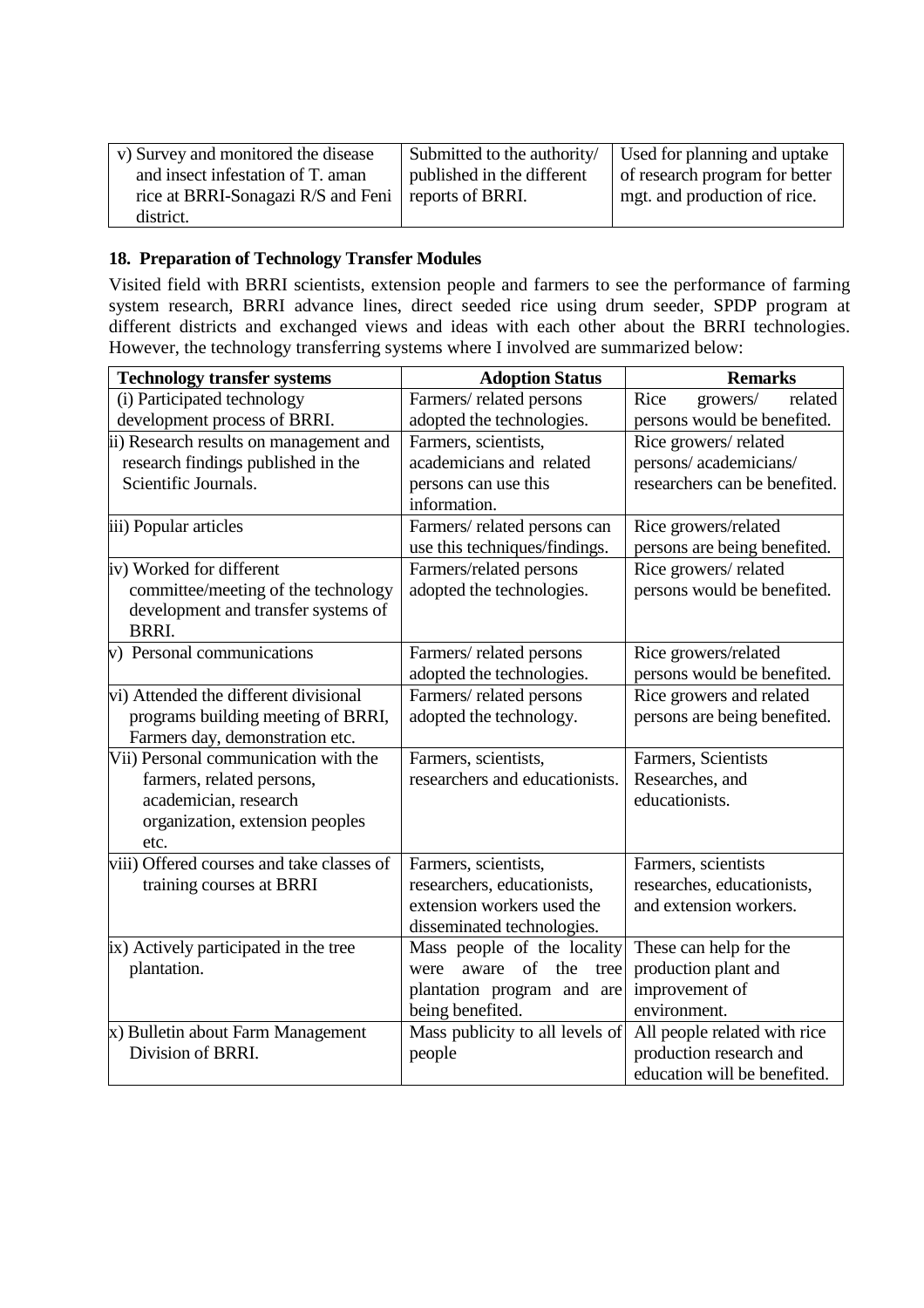#### **19. Resource Person in Training Program:**

- 1. M.J.U. Chowdhury, **M. S. Islam** and K.P.Halder. 2003. Worked as a Trainer of Assistant Agricultural Officer of DAE for "Rice Production Management" training course organized by BRRI, held on 3 March, 2003. The Topic was "Compost preparation and its application".
- 2. M.J.U. Chowdhury, **M. S. Islam** and K.P.Halder. 2003. Worked as a Trainer of Assistant Agricultural Officer of DAE for "Rice production, Communication and Office Management" training course organized by BRRI held on 03 March 2003. The Topic was "Green manure, farm yard manure and azolla for crop production".
- 3. **M. S. Islam.** 2005. Demonstrated of Yield Optimization of BRRI varieties exhibition plots in the Farmers field with DAE people and Farmers Rally/Field-day at the BRRI R/S Sonagazi, Feni, held on 9 December'2005.
- 4. Worked as a trainer of the different farmers training which was held in the BRRI R/S. Rajshahi and Sonagazi.

| <b>Action Plan participated</b>       | <b>Present status</b>     | <b>Remarks</b>           |
|---------------------------------------|---------------------------|--------------------------|
| (a) Socio-economics and Policy        | Continuous process for    | Decided the policy of    |
| Program of BRRI.                      | research planning and     | research of the related  |
|                                       | execution of the related  | area.                    |
|                                       | divisions of BRRI.        |                          |
| (b) Condemnation Committee of BRRI    | Continuous process        | Attended and represent   |
|                                       |                           | the Head of FMD.         |
| (c) Preparation and updating the Book | Compilation and           | Attended the meeting and |
| of Technology for Post-Flood          | finalization is going on. | worked as a member in    |
| <b>Agricultural Rehabilitation</b>    |                           | favor of BRRI.           |
| Programs headed by Member             |                           |                          |
| Director (Crops), BARC.               |                           |                          |

### **20. Action plan preparation:**

### **21. Member in national committee/Different Committee, etc.:**

- i) Worked as a member of World Food Day committee.
- (ii) Worked as a member of the different Organizing Sub-Committee to organize BRRI Annual Internal Review in various years.
- (iii) Worked as a member for Food Distribution and Information center Sub-Committee to the guests in the *"Krishi Karmi Maha Sammelan" at* BRRI-BARI*,* Gazipur where Honorable Prime Minister of the Peoples Republic of Bangladesh attended
- iv) Worked as a member& member secretary of the Organizing Committee of BRRI in different Agriculture, Agricultural Technology and World Food Fair.
- v) Participation and worked as an active member for Preparation and Updating Committee of the Book of Technology for Post-Flood Agricultural Rehabilitation National Programs in favor BRRI.
- vii) Worked as a member & member secretary of the Organizing Committee of BRRI for observing various National and International day:15 August- National Mourning Day, 26 March - Independence Day, 16 December-Victory Day, 21 February & International Mother language Day, International Rice Year' 2004, National Rice Day, etc).
- vii) Worked as Convener & Member of different Examination, Screening & Evaluation Committee for the recruitment of scientists (SO, SSO, PSO), Officers and staffs of BRRI and also worked as Member Sectary of DPC- 2 of BRRI.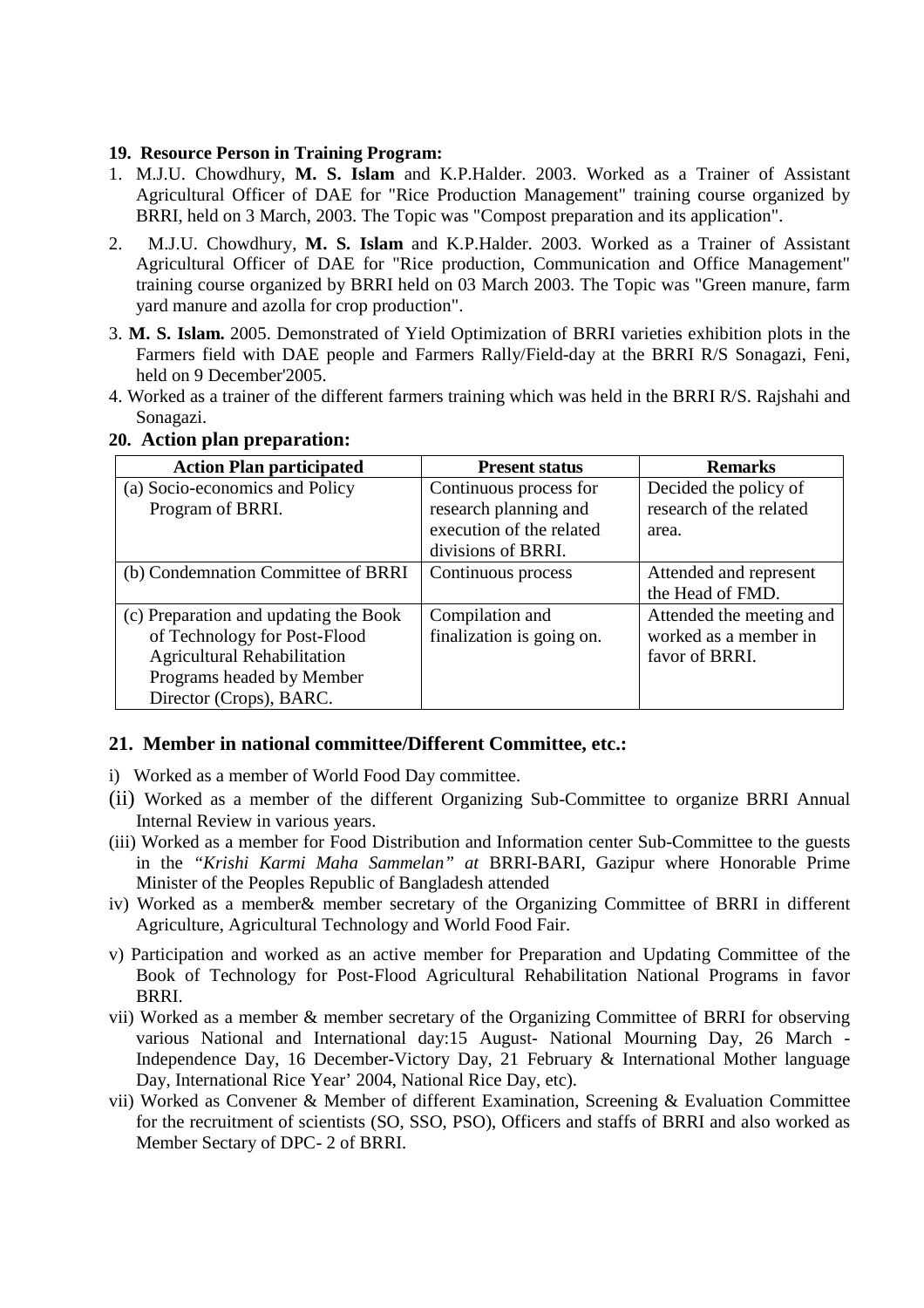vii) Worked as Member Secretary and member of Training operation committee, Tender Opening & Tender Evaluation committee, Technical Evaluation Committee, Procurement& Repairing, Mosque Committee and many enquiry committee of BRRI HQ; President of Environment, Mosque Committee, House allotment, Tender and Auction, Procurement and Repairing, Storing of Farm products of BRRI Regional Station, Sonagazi and Rajshahi, respectively.

### **22. Any other Relevant Activities/ Information:**

- i) Participation in Seed production and Development program (SPDP) at different Seasons in the different Districts for dissemination of BRRI varieties.
- ii) Worked as an assigned officer for production of seedling of T. aman rice of the National Program for Post Flood Agril. Rehabilitation under BRRI part.
- iii) Participation and worked as a member of the Organizing Committee of BRRI in different Agriculture, Agricultural Technology and World Food Fair.
- iv) Participation and worked as an active member for preparation and updating of the Book of Technology for Post-Flood Agricultural Rehabilitation Programs from BRRI.

### **23. Outstanding performances:**

#### **(a) General Farm Management:**

- i) Working in the Farm Management Division of **BRRI HQ and Regional Stations** since August 1998 with different capacities and contribution for the development of the management and research activities of the division.
- ii) Assist the Head of Farm Mgt. Division and Head of BRRI Regional Stations to co-ordinate and execute the activities of Farm Management Division of BRRI HQ and Regional Stations and maintenance of farm implements, management of personnel of the division, labor force, farm land, rice production practices and mass production of rice seed (truthful level), breeder seed at BRRI HQ. and Regional Station, Sonagazi and Rajshahi.
- iii) Planning, designing and executing the research activities on Farm Management aspects and rice crop of BRRI.
- iv) Preparation and reporting of research program and other activities of the Farm Management Division as well as BRRI R/S, Sonagazi.
- v) Prepare divisional part of BRRI Annual Internal Review and Annual Report and present Annual Research Review Workshop and other reports for Farm Management Division.
- vi) Counseling and advisory service to the farmers about rice production management, insect-pest and disease mgt., weed mgt., fertilizer mgt., rouging, rice quality seed production, rice harvesting and post harvest activities.
- vi) Assist the Head of all BRRI Regional Stations for Farm Management and Labor Management activities as well as other BRRI authority.
- vii) Assist the Head of the FM division & authority for formulating related policy matter of the Farm Mgt. Division and institute.
- viii) Coordination of Labor management for all regional stations of BRRI.
- ix) Delivered lectures and offered training courses for different training programs organized by BRRI HQ and Regional Stations
- v) Worked as a member and chairman of the different committee of BRRI HQ and Regional Station (Sonagazi and Rajshahi).
- **(b) Support Services to other Divisions:** Extended Support Services to other Divisions of BRRI. Some of the are:
- i) Management of land, labor and farm implements.